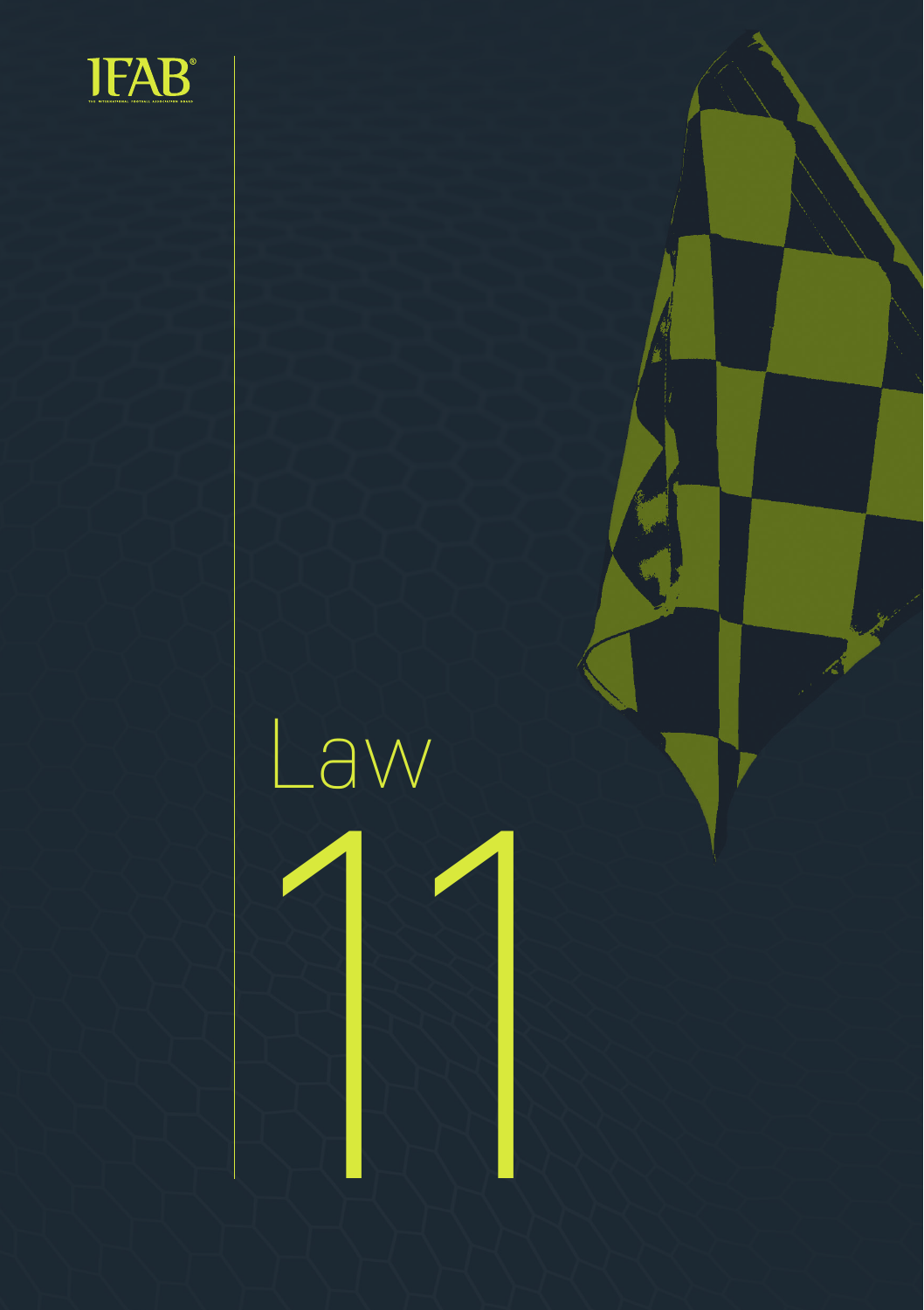

# **Offside**

## **1. Offside position**

It is not an offence to be in an offside position.

A player is in an offside position if:

- any part of the head, body or feet is in the opponents' half (excluding the halfway line) and
- any part of the head, body or feet is nearer to the opponents' goal line than both the ball and the second-last opponent

The hands and arms of all players, including the goalkeepers, are not considered. For the purposes of determining offside, the upper boundary of the arm is in line with the bottom of the armpit.

A player is not in an offside position if level with the:

- second-last opponent or
- last two opponents

#### **2. Offside offence**

A player in an offside position at the moment the ball is played or touched\* by a team-mate is only penalised on becoming involved in active play by:

- interfering with play by playing or touching a ball passed or touched by a team-mate or •• second-last opponent or<br>
• last two opponents<br> **2. Offside offence**<br>
A player in an offside position at the moment the ball is played or touche<br>
by a team-mate is only penalised on becoming involved in active play by:<br>
	- interfering with an opponent by:
		- **•** preventing an opponent from playing or being able to play the ball by clearly obstructing the opponent's line of vision or
		-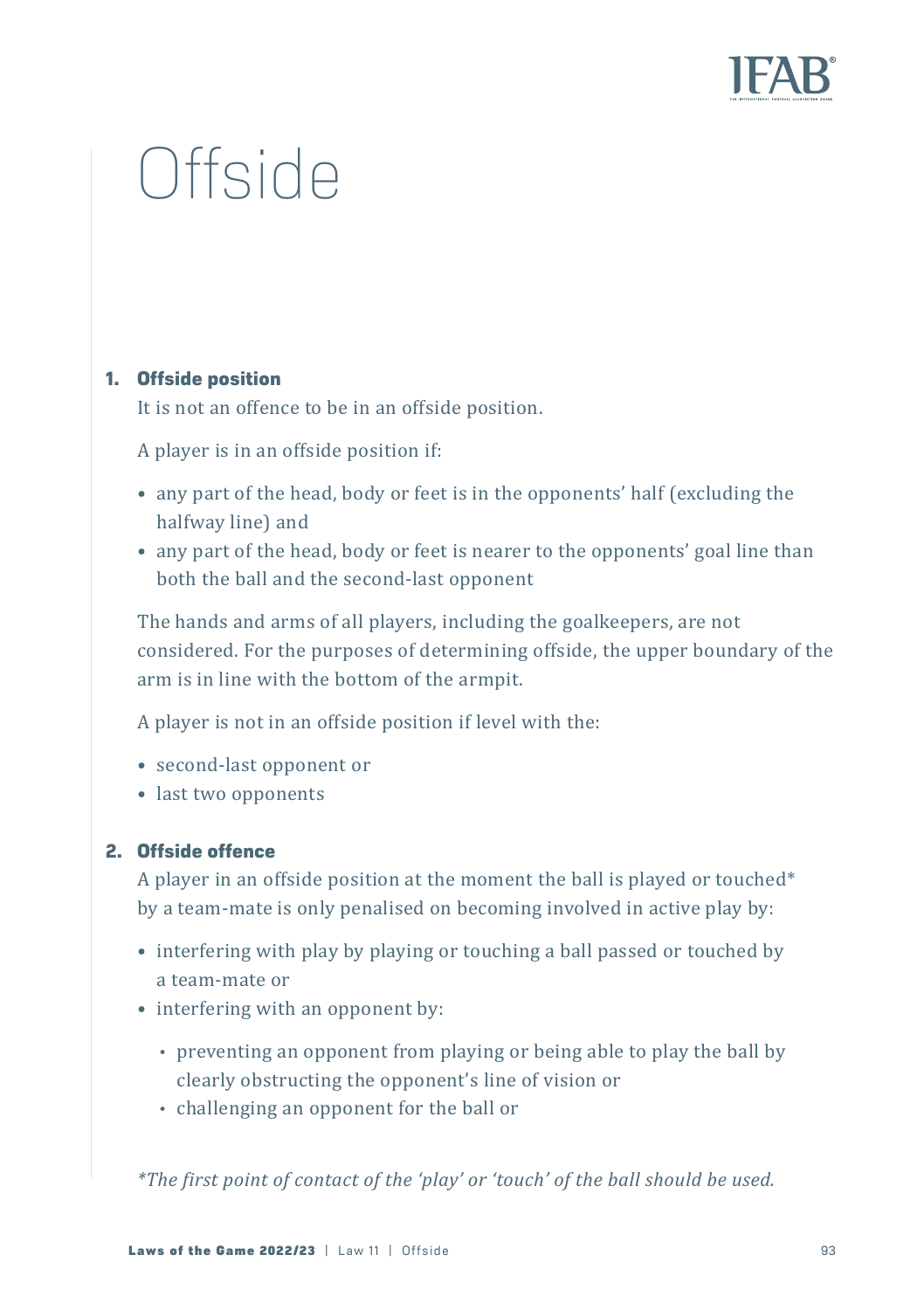- **•** clearly attempting to play a ball which is close when this action impacts on an opponent or
- **•** making an obvious action which clearly impacts on the ability of an opponent to play the ball

*or*

- gaining an advantage by playing the ball or interfering with an opponent when it has:
	- **•** rebounded or been deflected off the goalpost, crossbar, match official or an opponent
	- **•** been deliberately saved by any opponent

A player in an offside position receiving the ball from an opponent who deliberately plays the ball, including by deliberate handball, is not considered to have gained an advantage, unless it was a deliberate save by any opponent.

A 'save' is when a player stops, or attempts to stop, a ball which is going into or very close to the goal with any part of the body except the hands/arms (unless the goalkeeper within the penalty area).

In situations where:

- a player moving from, or standing in, an offside position is in the way of an opponent and interferes with the movement of the opponent towards the ball, this is an offside offence if it impacts on the ability of the opponent to play or challenge for the ball; if the player moves into the way of an opponent and impedes the opponent's progress (e.g. blocks the opponent), the offence should be penalised under Law 12
- a player in an offside position is moving towards the ball with the intention of playing the ball and is fouled before playing or attempting to play the ball, or challenging an opponent for the ball, the foul is penalised as it has occurred before the offside offence
- an offence is committed against a player in an offside position who is already playing or attempting to play the ball, or challenging an opponent for the ball, the offside offence is penalised as it has occurred before the foul challenge